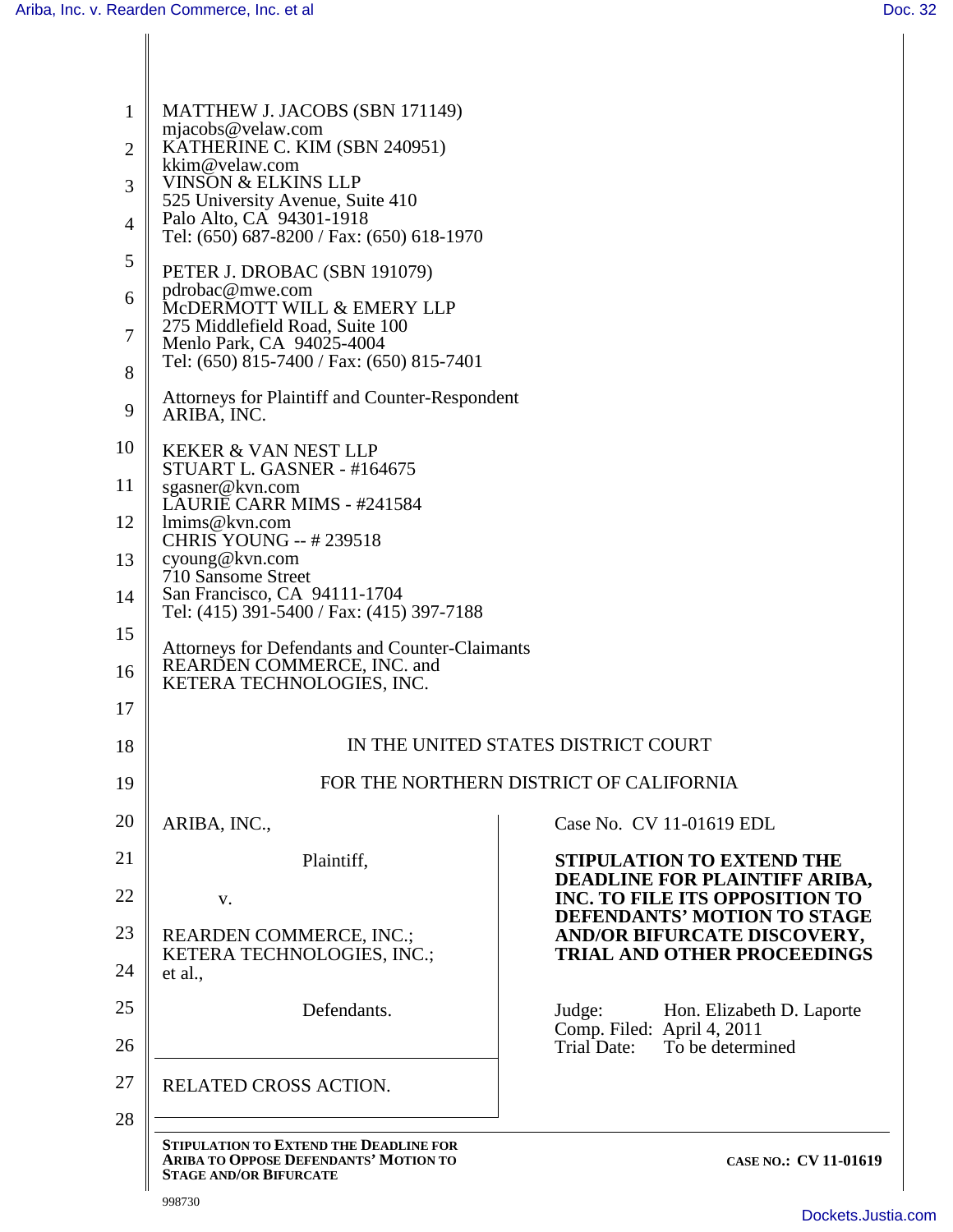| $\mathbf{1}$   | Plaintiff Ariba, Inc. and Defendants Rearden Commerce, Inc. and Ketera Technologies,                                                                     |  |  |
|----------------|----------------------------------------------------------------------------------------------------------------------------------------------------------|--|--|
| $\overline{2}$ | Inc. (collectively, "Defendants") hereby stipulate and agree that Plaintiff shall have until                                                             |  |  |
| 3              | August 9, 2011 to file its opposition to Defendants' Motion to Stage and/or Bifurcate Discovery,                                                         |  |  |
| $\overline{4}$ | Trial and Other Proceedings.                                                                                                                             |  |  |
| 5              | The parties further stipulate and agree that neither Rearden Commerce nor Ketera                                                                         |  |  |
| 6              | Technologies will file any reply brief in support of their motion, and Ariba will not argue that                                                         |  |  |
| 7              | Defendants' arguments should have been made in the CMC Statement rather than in a separate                                                               |  |  |
| 8              | motion.                                                                                                                                                  |  |  |
| 9              | Dated: August 2, 2011<br>By: /s/ Matthew J. Jacobs                                                                                                       |  |  |
| 10             | Matthew J. Jacobs (SBN 171149)                                                                                                                           |  |  |
| 11             | Katherine C. Kim (SBN 240951)<br><b>VINSON &amp; ELKINS</b>                                                                                              |  |  |
| 12             | Peter J. Drobac (SBN 191079)                                                                                                                             |  |  |
| 13             | MCDERMOTT WILL & EMERY LLP                                                                                                                               |  |  |
| 14             | Attorneys for Plaintiff and Counter-<br>Respondent ARIBA, INC.                                                                                           |  |  |
| 15<br>16       |                                                                                                                                                          |  |  |
|                |                                                                                                                                                          |  |  |
| 17             | Dated: August 2, 2011<br>By: /s/ Laurie Carr Mims                                                                                                        |  |  |
| 18<br>19       | Stuart L. Gasner - #164675<br>Laurie Carr Mims - #241584                                                                                                 |  |  |
| 20             | Chris Young - #239518                                                                                                                                    |  |  |
| 21             | Attorneys for Defendants and Counter-<br>Claimants                                                                                                       |  |  |
| 22             | REARDEN COMMERCE, INC. and<br>KETERA TECHNOLOGIES, INC.                                                                                                  |  |  |
| 23             |                                                                                                                                                          |  |  |
| 24             |                                                                                                                                                          |  |  |
| 25             |                                                                                                                                                          |  |  |
| 26             |                                                                                                                                                          |  |  |
| 27             |                                                                                                                                                          |  |  |
| 28             |                                                                                                                                                          |  |  |
|                | <b>STIPULATION TO EXTEND THE DEADLINE FOR</b><br>$-2-$<br>ARIBA TO OPPOSE DEFENDANTS' MOTION TO<br>CASE NO. CV 11-01619<br><b>STAGE AND/OR BIFURCATE</b> |  |  |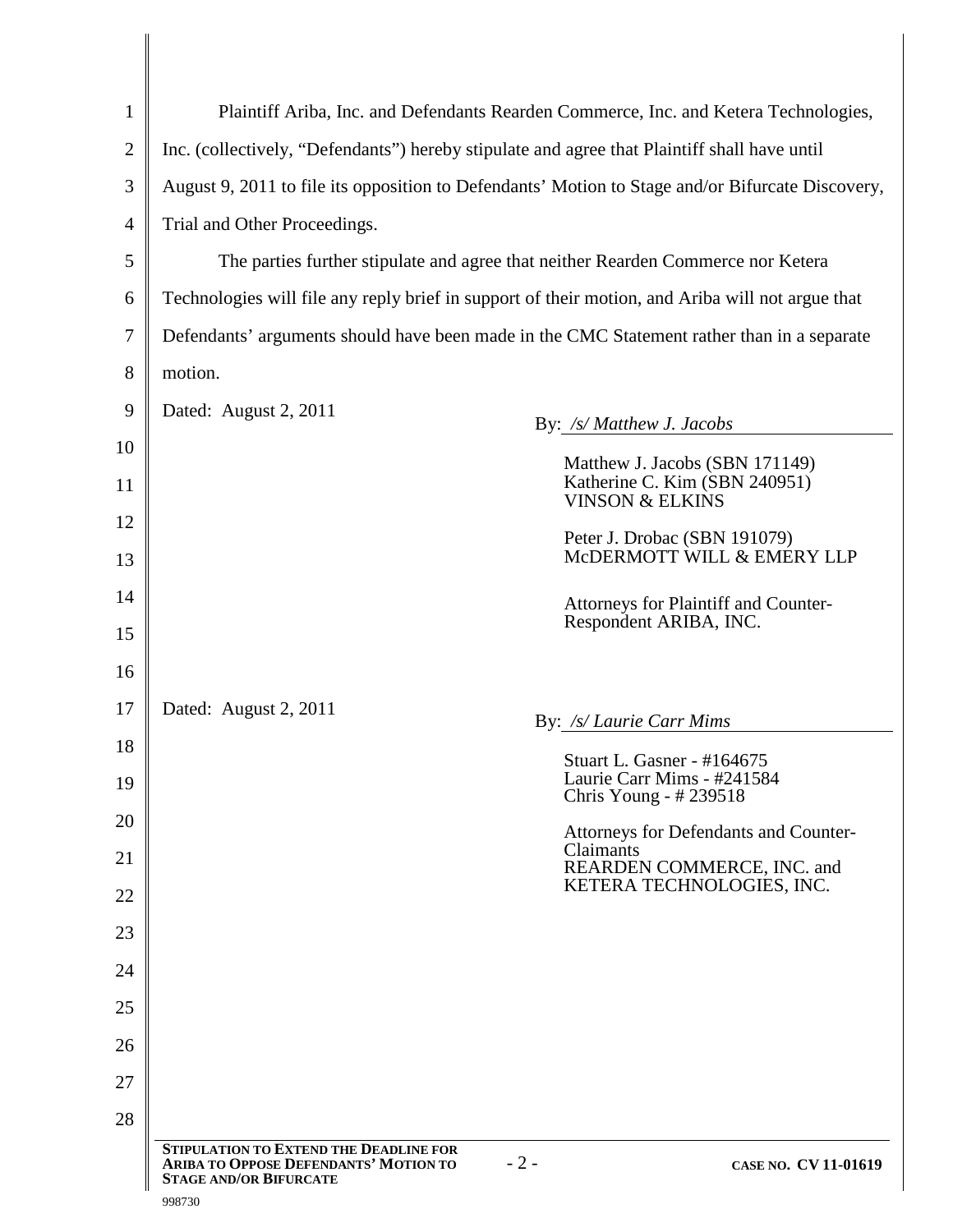| 5<br>6<br>$\overline{7}$<br>8<br>9<br>10                                               |                                                                                                                                  | IN THE UNITED STATES DISTRICT COURT<br>FOR THE NORTHERN DISTRICT OF CALIFORNIA                                                                                                                                                                                                                                                                      |
|----------------------------------------------------------------------------------------|----------------------------------------------------------------------------------------------------------------------------------|-----------------------------------------------------------------------------------------------------------------------------------------------------------------------------------------------------------------------------------------------------------------------------------------------------------------------------------------------------|
| 11                                                                                     | ARIBA, INC.,                                                                                                                     | Case No. CV 11-01619 EDL                                                                                                                                                                                                                                                                                                                            |
| 12<br>13<br>14<br>15<br>16<br>17<br>18<br>19<br>20<br>21<br>22<br>23<br>24<br>25<br>26 | Plaintiff,<br>V.<br>REARDEN COMMERCE, INC.;<br>KETERA TECHNOLOGIES, INC.;<br>et al.,<br>Defendants.<br>AND RELATED CROSS ACTION. | <b>[PROPOSED] ORDER APPROVING<br/>STIPULATION TO EXTEND THE</b><br><b>DEADLINE FOR PLAINTIFF ARIBA,<br/>INC. TO FILE ITS OPPOSITION TO</b><br>DFENDANTS' MOTION TO STAGE<br><b>AND/OR BIFURCATE DISCOVERY,<br/>TRIAL AND OTHER PROCEEDINGS</b><br>Judge:<br>Hon. Elizabeth D. Laporte<br>Comp. Filed: April 4, 2011<br>Trial Date: To be determined |
| 27<br>28                                                                               |                                                                                                                                  |                                                                                                                                                                                                                                                                                                                                                     |
|                                                                                        | [PROPOSED] ORDER APPROVING<br>STIPULATION TO EXTEND DEADLINE FOR<br><b>ARIBA TO FILE OPPOSITION</b>                              | $\mathbf{1}$<br>CASE NO.: CV 11-01619                                                                                                                                                                                                                                                                                                               |